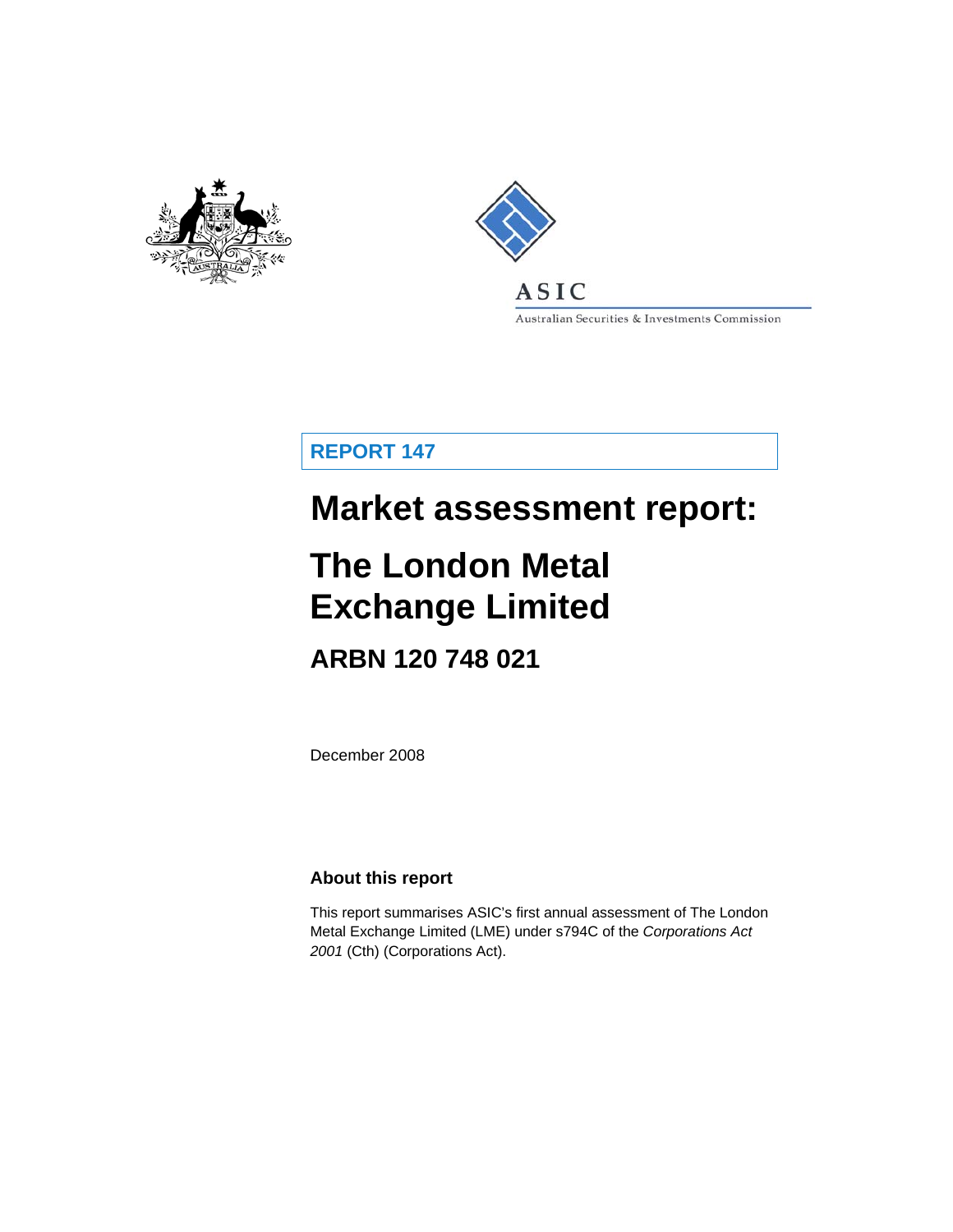#### **About ASIC regulatory documents**

In administering legislation ASIC issues the following types of regulatory documents.

**Consultation papers**: seek feedback from stakeholders on matters ASIC is considering, such as proposed relief or proposed regulatory guidance.

**Regulatory guides**: give guidance to regulated entities by:

explaining when and how ASIC will exercise specific powers under legislation (primarily the Corporations Act)

explaining how ASIC interprets the law

describing the principles underlying ASIC's approach

giving practical guidance (e.g. describing the steps of a process such as applying for a licence or giving practical examples of how regulated entities may decide to meet their obligations).

**Information sheets**: provide concise guidance on a specific process or compliance issue or an overview of detailed guidance.

**Reports**: describe ASIC compliance or relief activity or the results of a research project.

#### **First report on LME**

LME was granted an Australian market licence for overseas market that commenced on 10 April 2007.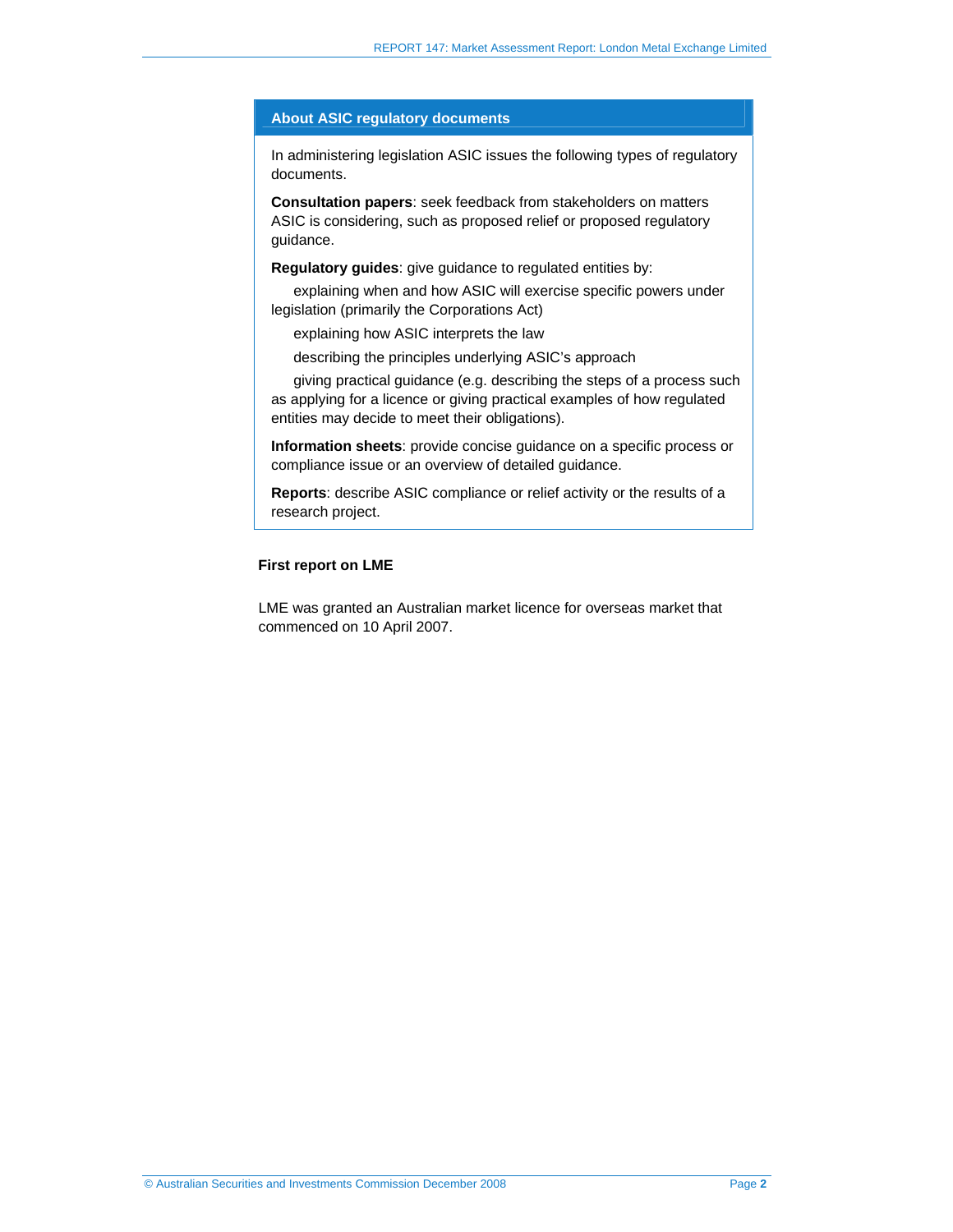# **Contents**

| A |  |
|---|--|
|   |  |
|   |  |
|   |  |
| R |  |
|   |  |
|   |  |
|   |  |
|   |  |
|   |  |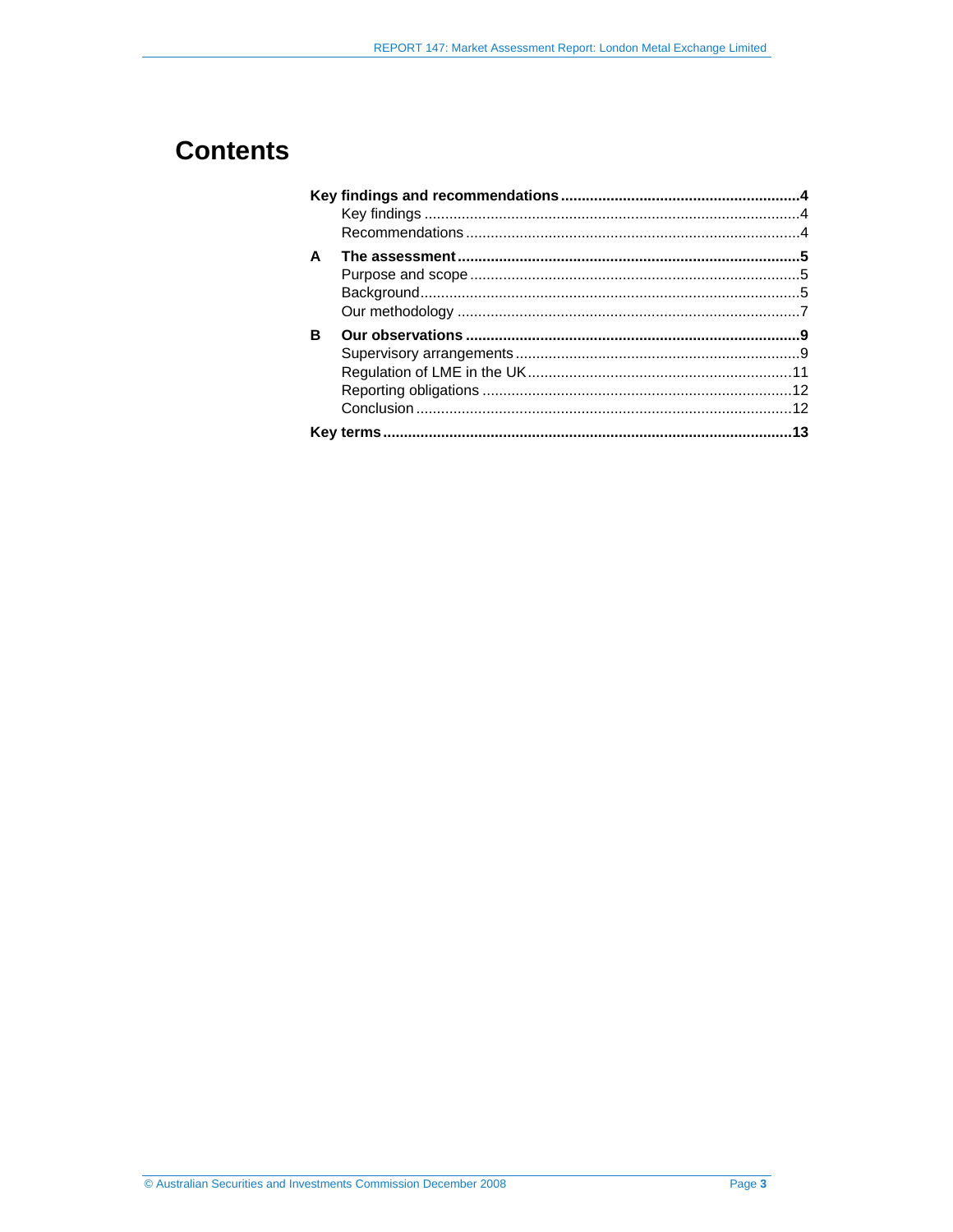# **Key findings and recommendations**

# **Key findings**

1 ASIC is satisfied that LME has adequate arrangements for the supervision of its market in accordance with its obligations under s792A(c) of the Corporations Act.

## **Recommendations**

2 ASIC does not have any recommendations to make about LME's current supervisory arrangements.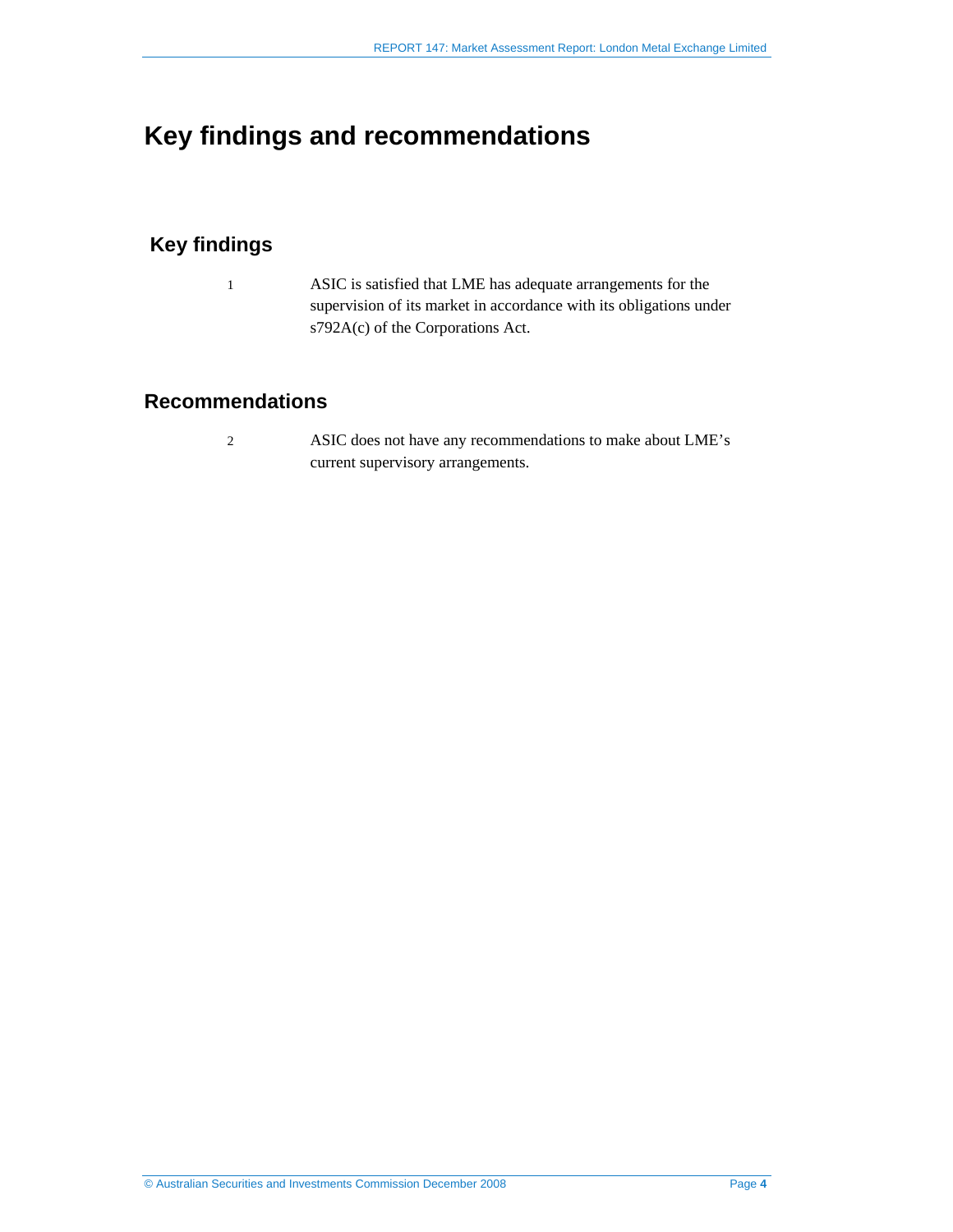# **A The assessment**

#### **Key points**

ASIC conducts annual assessments of market licensees, such as LME, because it is required to do so under s794C of the Corporations Act.

The scope of our assessment must always include the obligations in s792A(c) of the Corporations Act, but we can include other Chapter 7 obligations too.

ASIC uses the licensee's self-assessment reports, our observation of the licensee's performance, market intelligence and other things to form a view of how well the licensee has operated its market.

#### **Purpose and scope**

| We are required to assess how well a market licensee complies with its |
|------------------------------------------------------------------------|
| obligations in $s792A(c)$ at least once a year $(s794C(2))$ .          |

#### 4 A market licensee is required to have adequate arrangements for supervising the market (under s792A) including for:

- handling conflicts between the commercial interests of the licensee and the need for the licensee to ensure that the market is fair, orderly and transparent;
- monitoring the conduct of participants on or in relation to the market; and
- enforcing compliance with the market's operating rules.
- 5 In addition, we are permitted to extend the scope of our assessment to review how well LME complies with any or all of its obligations under Chapter 7 of the Corporations Act: s794C(1).

### **Background**

- 6 LME is a wholly owned subsidiary of LME Holdings Limited, a private limited company registered in England and Wales.
- 7 It is the world's centre for trading non-ferrous metal and plastics derivative contracts. In 2007, LME achieved volumes of 93 million lots, equivalent to US\$9,500 billion annually and between US\$35-45 billion on an average business day. Australian participation accounts for less than 0.3% of the total traded volume in the market.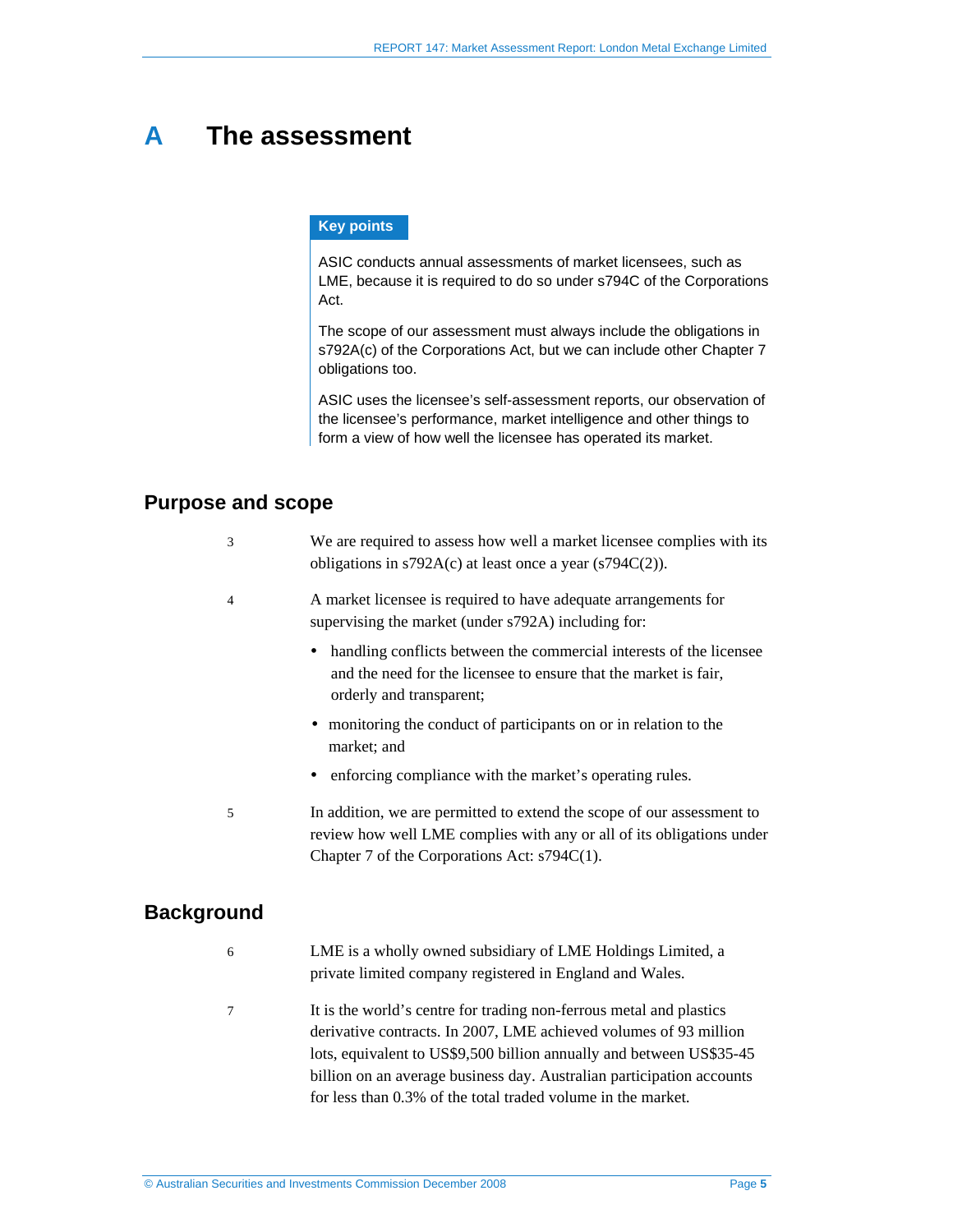- 8 LME was granted an Australian market licence, for an overseas market operator on 10 April 2007. The market licence permits LME to operate its financial market, LME Select, in Australia. LME Select is an electronic trading system that facilitates trading in financial derivatives on a number of metals and plastics. Trading also takes place through open outcry and inter-office telephone systems.
- 9 The only organisations able to trade on LME Select are its member firms, of which there are five main categories that vary in their associated obligations and responsibilities. LME members provide the physical industry with access to the market, to the risk management tools and to the delivery mechanism.
- 10 The LCH.Clearnet Limited is LME's contracted central counterparty clearing house, where all LME contracts are cleared.

#### **Regulation of LME in the United Kingdom**

- 11 LME is authorised and regulated in the UK by the Financial Services Authority (FSA) as a recognised investment exchange under the *Financial Services and Markets Act 2000* (UK).
- 12 LME is currently also authorised to operate in several other jurisdictions including the United States of America, Hong Kong and Singapore.

#### **Regulation of LME in Australia**

- 13 In Australia, LME is registered as a foreign company under the Corporations Act and as an overseas-based operator, its market licence was granted under s795B(2) of the Corporations Act. The criteria under this section includes a requirement that the regulatory regime of the foreign country is sufficiently equivalent in terms of investor protection and market integrity outcomes to the Australian regulatory regime. Consequently, while LME is required to comply with each of its obligations under the Corporations Act and any conditions imposed on its licence, ASIC places a degree of reliance on the regulatory regime imposed by the FSA on LME.
- 14 LME requires all Australian participants to hold an Australian financial services (AFS) licence that permits them to trade in products of the same kind as those that can be dealt with on the market, unless the participant is exempt under Australian law from the requirement to hold an AFS licence to participate in the market.
- 15 A copy of LME's market licence is available on our website at www.asic.gov.au*.*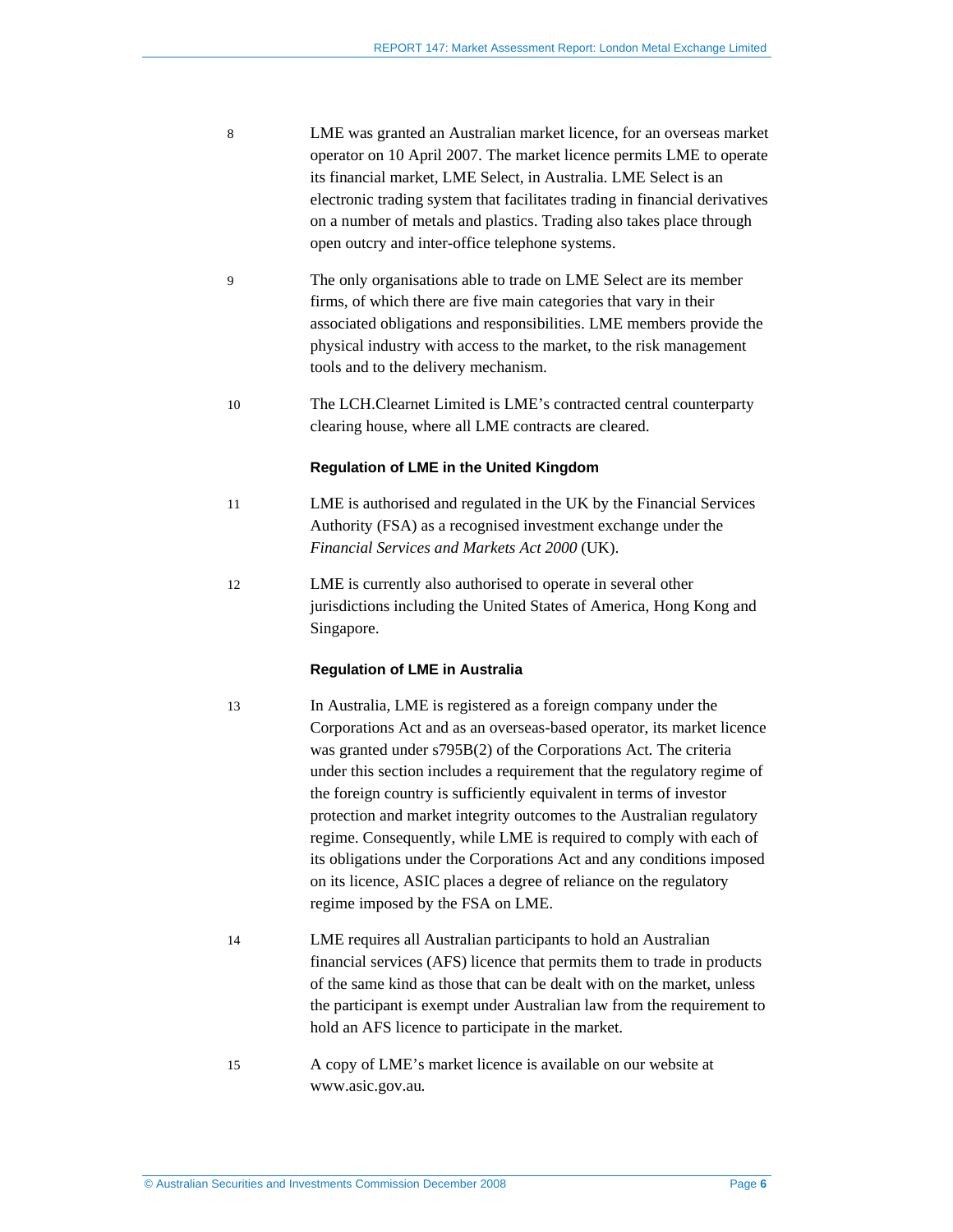### **Our methodology**

#### **Our assessment process**

- 16 A market licensee's obligations are ongoing. Whether it is likely to comply with its obligations in the future cannot be judged merely by reference to its past compliance.
- 17 We therefore use the assessment process to:
	- reach conclusions about the adequacy of the arrangements a market licensee has in place for supervising its market in accordance with its obligations under the Corporations Act at the time of the assessment; and
	- identify issues, which in our view need, or may need, to be addressed to ensure ongoing compliance.

#### **What we considered**

18 In conducting our assessment of LME we:

- analysed information we received from and about LME in the ordinary course of our dealings with the licensee;
- reviewed LME's annual regulatory report required under s792F;
- reviewed information from the media, LME's website and other sources;
- reviewed LME's 6-monthly reports to ASIC;
- sought additional information from LME for the purpose of this assessment; and
- obtained information from the FSA about LME.

#### **Discussions with the foreign regulator**

19 In assessing an overseas licensee's compliance with its obligations under s792A(c) of the Corporations Act, we place significant reliance on statements by the licensee's home regulator in regard to the standing of the licensee. ASIC has received confirmation from the FSA that they are not aware of any information or instances indicating the inadequacy of LME's supervisory arrangements.

#### **Consultation**

20 LME has had the opportunity to view and comment on the findings and recommendations contained in a draft version of this report. Where appropriate, this report reflects LME's responses.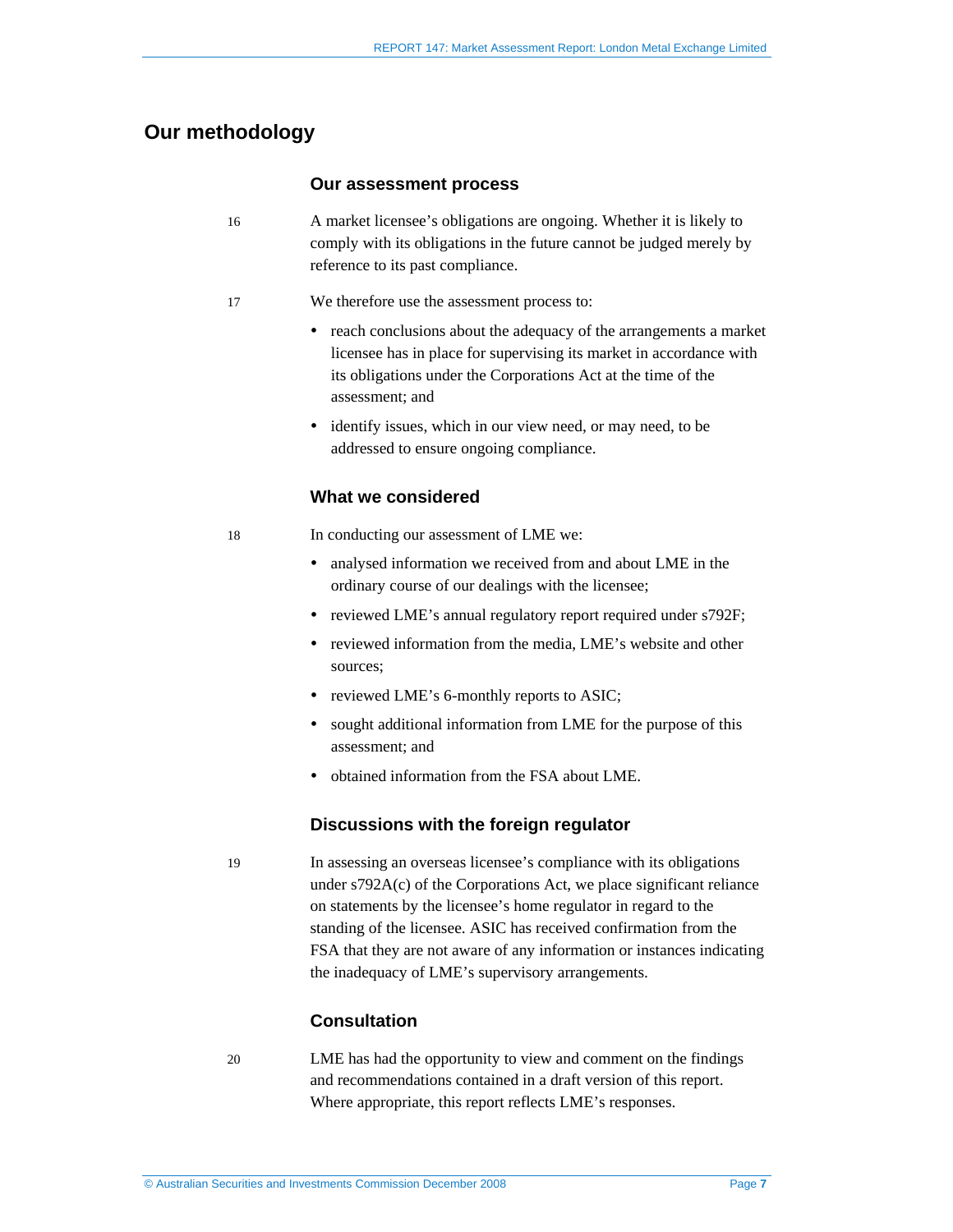### **What we focused on for this assessment**

21 Our focus in this assessment was to review how well LME complied with its ongoing supervisory and reporting obligations under its market licence and the Corporations Act.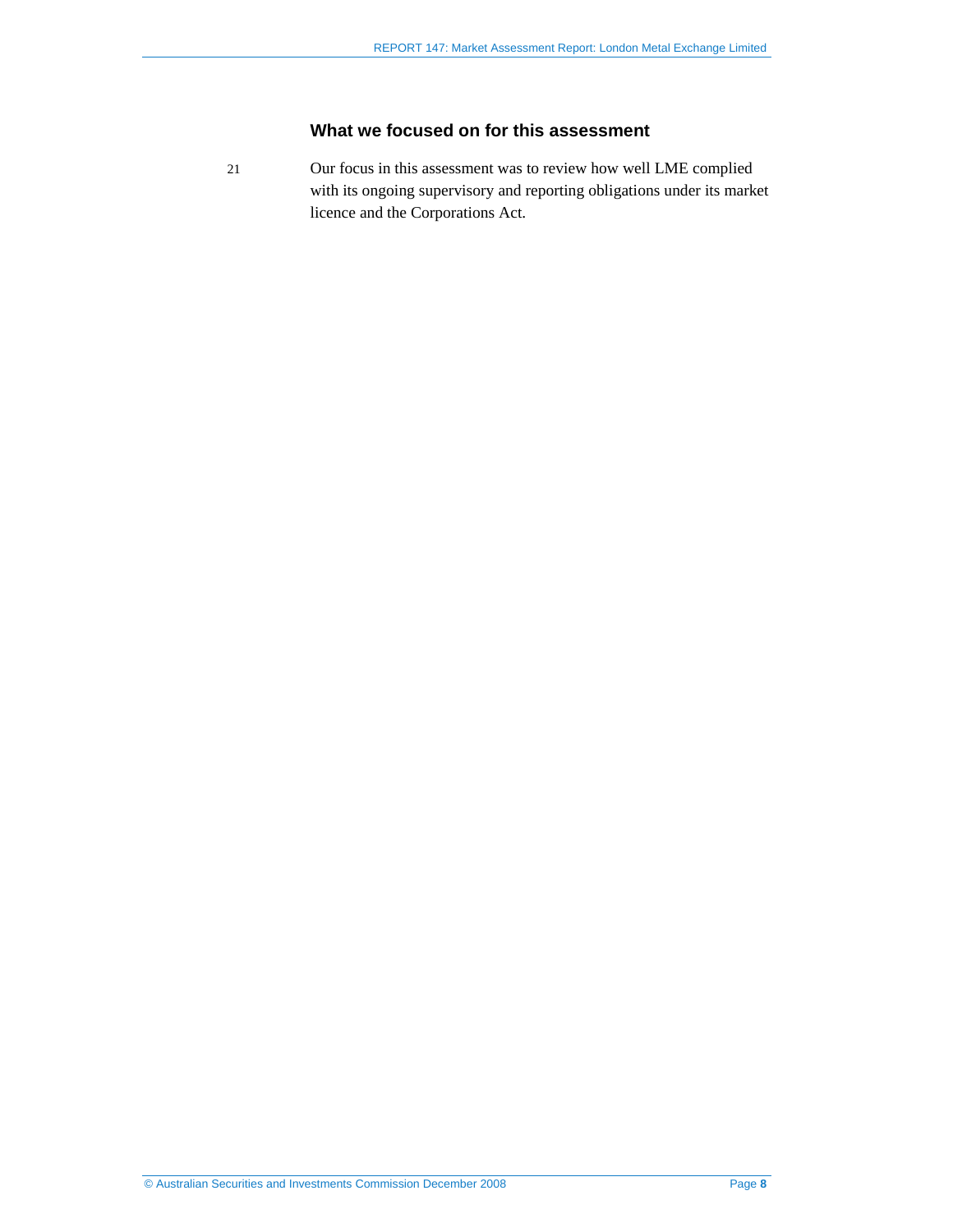# **B Our observations**

#### **Key points**

As part of this assessment we have considered the adequacy of LME's arrangements and resources for supervising its market including:

- handling conflicts between the commercial interests of the licensee and the need for the licensee to ensure that the market is fair, orderly and transparent;
- monitoring the conduct of participants on or in relation to the market; and
- enforcing compliance with the market's operating rules.

ASIC has also considered LME's compliance with its reporting obligations under the Corporations Act.

#### **Supervisory arrangements**

| 22 | We conclude that LME has adequate arrangements and resources for the            |
|----|---------------------------------------------------------------------------------|
|    | supervision of its market in accordance with its obligations under $s792A(c)$ . |

23 This conclusion is based on the following observations drawn from information gathered during our assessment process, our observations from our ongoing correspondence with LME, and the present operating conditions (including trading volumes and financial products traded on the market):

- LME confirmed the arrangements for supervising the market have not changed since LME submitted their application for a market licence.
- The FSA confirmed that it had no information indicating the inadequacy of LME's arrangements for supervising the market.
- During our assessment, nothing came to our attention to suggest that the supervisory arrangements were not operating properly.

#### **Conflicts of interest**

- 24 The FSA requires LME to manage conflicts of interest fairly, both between itself and its customers and between a customer and another client.
- 25 Where an actual or potential conflict of interest arises in relation to a decision to be taken by the LME (or one of its committees), the relevant person or entity is asked to refrain from taking part in the decision.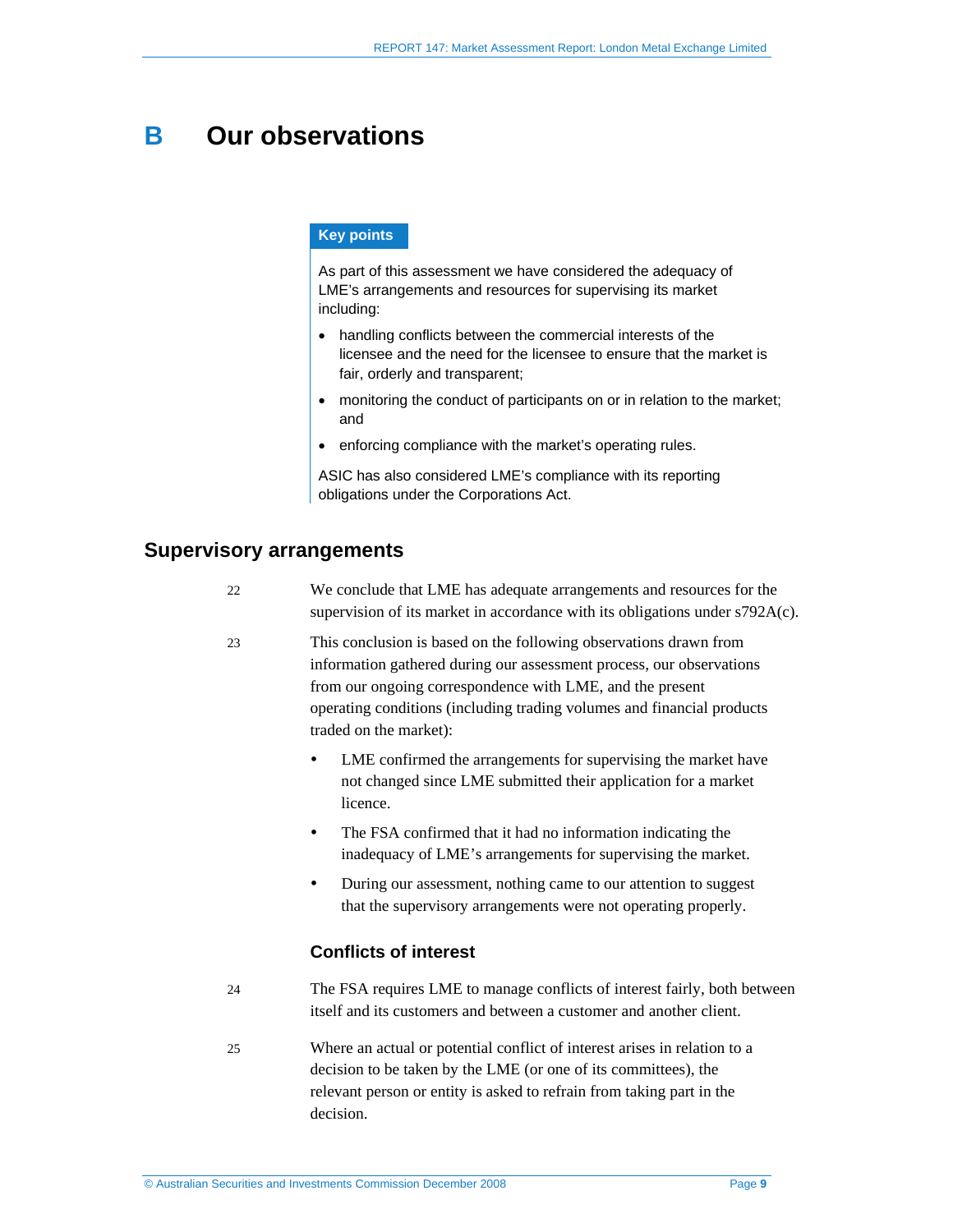| 26 | LME's regulation and compliance department is divided as a matter of<br>policy by means of a Chinese wall between the commercial and<br>marketing functions of the LME so as to preserve the confidentiality of<br>sensitive member and client commercial information that is required<br>for regulatory purposes.                                                                                                                                                                                                     |  |
|----|------------------------------------------------------------------------------------------------------------------------------------------------------------------------------------------------------------------------------------------------------------------------------------------------------------------------------------------------------------------------------------------------------------------------------------------------------------------------------------------------------------------------|--|
| 27 | Based on our review of all information at hand and information<br>provided by LME and FSA, it appears that LME continues to have<br>adequate arrangements for handling conflicts of interest. ASIC is not<br>aware of any significant conflicts of interest events occurring during<br>the assessment period.                                                                                                                                                                                                          |  |
| 28 | The FSA has no information that would cause it to suspect or conclude<br>that LME has not been meeting its arrangements for handling<br>conflicts.                                                                                                                                                                                                                                                                                                                                                                     |  |
|    | Monitoring market and participant conduct                                                                                                                                                                                                                                                                                                                                                                                                                                                                              |  |
| 29 | To maintain its status as a recognised investment exchange, LME is<br>required by the FSA, among other things to:                                                                                                                                                                                                                                                                                                                                                                                                      |  |
|    | maintain systems and controls to monitor transactions on the<br>(a)<br>exchange;                                                                                                                                                                                                                                                                                                                                                                                                                                       |  |
|    | ensure that trading is conducted in an orderly and fair manner;<br>(b)<br>and                                                                                                                                                                                                                                                                                                                                                                                                                                          |  |
|    | monitor compliance with its rules.<br>(c)                                                                                                                                                                                                                                                                                                                                                                                                                                                                              |  |
| 30 | The FSA exercises its supervisory responsibility by conducting<br>ongoing assessments of whether the LME's systems and controls<br>adequately discharge the above and other requirements.                                                                                                                                                                                                                                                                                                                              |  |
| 31 | The LME rules are designed to enable the LME to fulfil its recognition<br>obligations. In monitoring the conduct of participants, the rules require<br>members to permit access to their premises and to relevant records to<br>satisfy the LME that the members are in full compliance with the LME<br>rules. Members are also required to forward information about their<br>exchange-related activity to the LME upon request, and to cooperate<br>with the exchange in providing information to regulatory bodies. |  |
| 32 | Supervision of LME's members is conducted by its Market<br>Surveillance and Member Surveillance divisions, two of the three<br>divisions comprising the LME's Regulation and Compliance<br>Department (the third division being Enforcement).                                                                                                                                                                                                                                                                          |  |
| 33 | The Market Surveillance division monitors trading to ensure that it is<br>fair and transparent. Staff analyse trading data in conjunction with<br>underlying trends in supply, demand and prices of underlying<br>securities to detect any anomalies in the market. Concerns about                                                                                                                                                                                                                                     |  |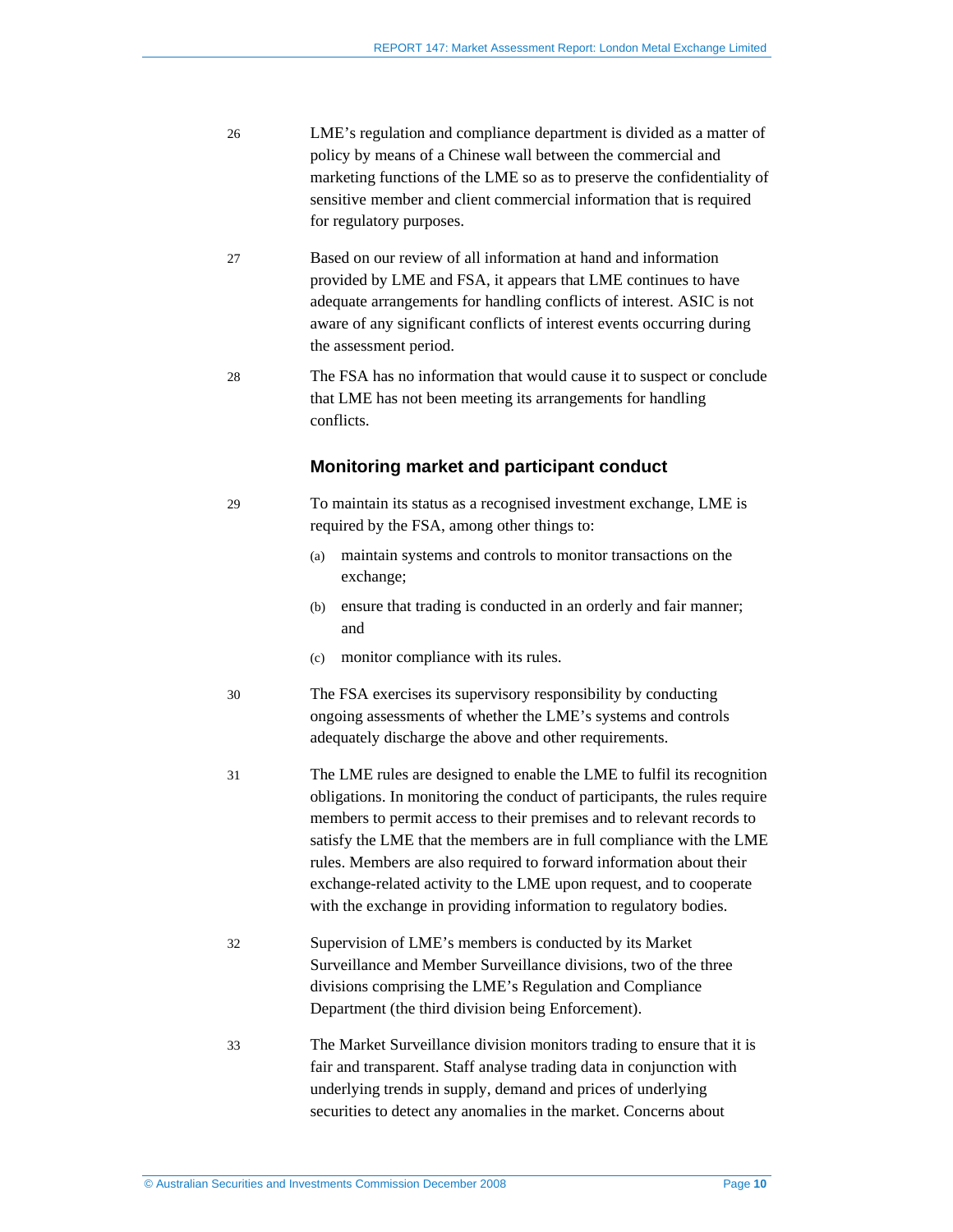suspected abuses by a participant will be discussed with the participant and if necessary referred to the head of investigations for further scrutiny.

- 34 The Member Surveillance division conducts visits to ensure that the members' controls and procedures comply with the LME rules. Information that is required to be disclosed to LME is checked for accuracy and completeness, checks are performed to confirm that only accredited users access the LME Select electronic platform and that the necessary records are kept in accordance with LME and FSA requirements. Serious breaches of LME rules will be referred to the Head of Enforcement.
- 35 Based on our review of all information at hand and information provided by LME and FSA, LME appears to have adequate arrangements for monitoring the conduct of participants that are adequate for the nature of the market it operates.
- 36 The FSA has no information that would cause it to suspect or conclude that LME has not been meeting its obligations for monitoring participant conduct.

#### **Compliance with market operating rules**

- 37 The market and member surveillance teams of LME refer any breaches of LME's operating rules to the enforcement division of LME's regulation and compliance department. The enforcement division investigate and prosecute any breaches. LME is required to notify the FSA of certain events.
- 38 Based on our review of all information at hand and information provided by LME and FSA, LME appears to have adequate arrangements for enforcing compliance with its operating rules.
- 39 The FSA has no information that would cause it to suspect or conclude that LME has not been meeting its obligations to enforce compliance with its operating rules.
- 40 No event has been brought to ASIC's attention where an Australian participant breached LME's operating rules.

### **Regulation of LME in the UK**

41 ASIC received information from the FSA about the regulation of LME during the assessment period.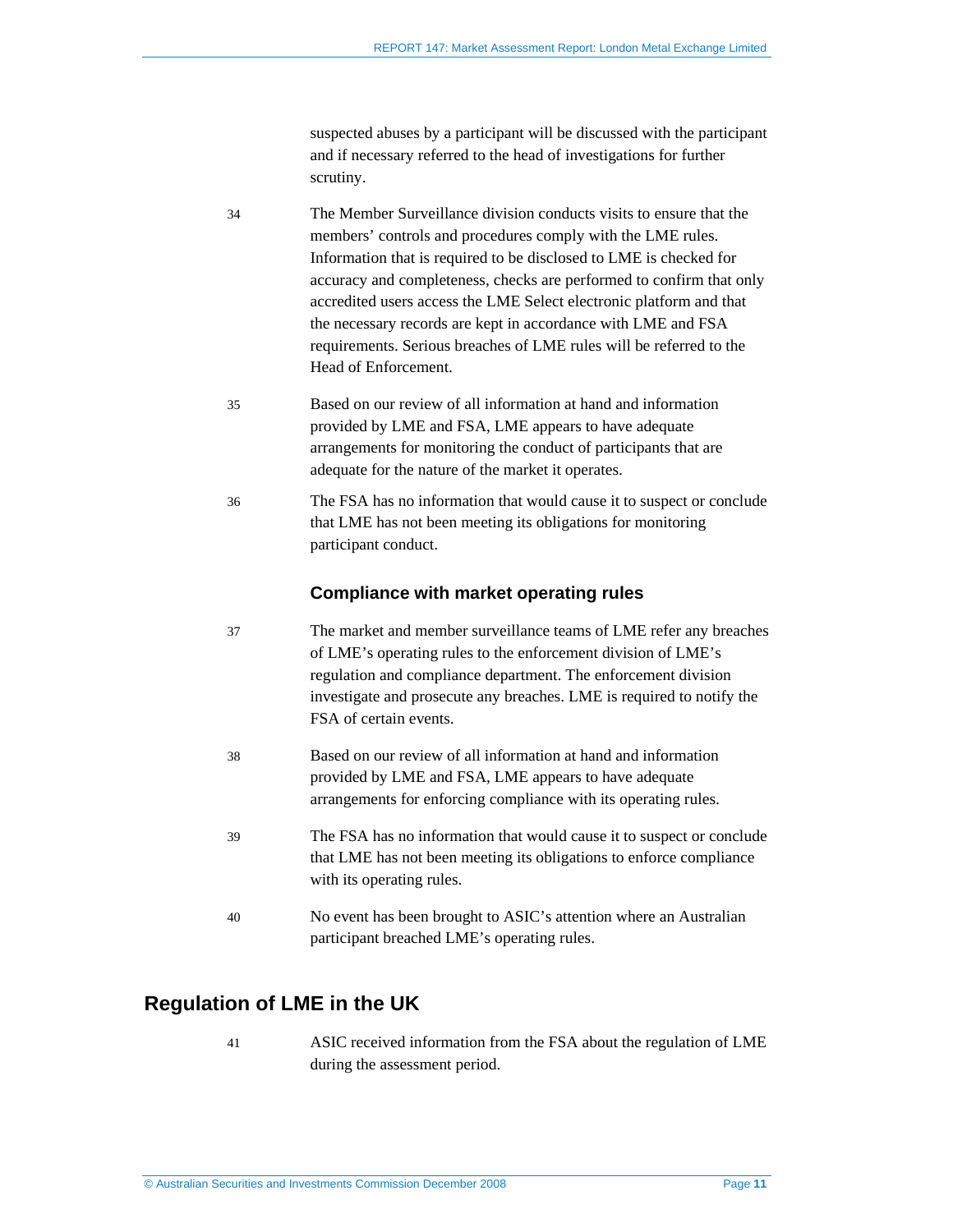42 The FSA has advised us that they are not aware of any information or instances indicating the inadequacy of LME's supervisory arrangements. The FSA also advised it has not taken any disciplinary action against LME during this reporting period.

## **Reporting obligations**

- 43 Under the Corporations Act and its licence conditions, LME is required to provide information to ASIC which includes but is not limited to:
	- (a) the extent to which LME has complied with its obligations as a market licensee to ASIC; and
	- (b) the volumes and contracts traded on LME Select.

#### **Annual regulatory report**

44 ASIC notes that LME lodged its s792F annual regulatory report with us in a timely manner.

#### **Reports required by market licence**

45 LME's 6-monthly reports satisfied section 10(1)(a) to (c) of the market licence.

#### **Rule amendments**

46 ASIC acknowledges that LME has provided notices on rule changes in a timely manner and with sufficient information to satisfy s793D(3) of the Corporations Act.

## **Conclusion**

47 Based on this assessment, ASIC does not have any recommendations to make about LME's current supervisory arrangements.